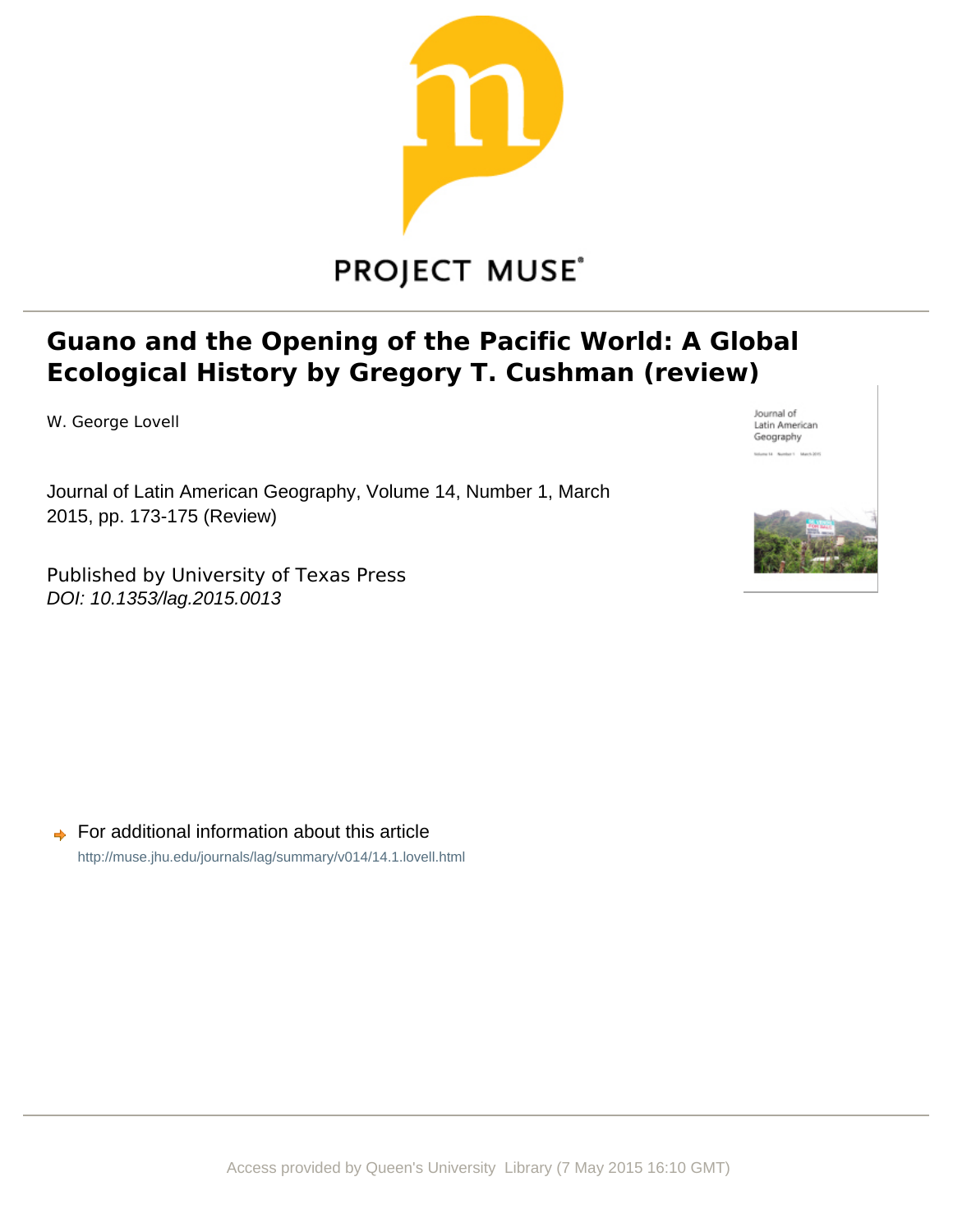## **Book Reviews**

*Guano and the Opening of the Pacific World: A Global Ecological History.* Gregory T. Cushman. New York: Cambridge University Press, 2013. pp. xxii + 393, illustrations, tables, notes, bibliography, index. US \$99.00 hardback (ISBN 9781107004139).

 The first time I whiffed the full significance of guano was courtesy of Eduardo Galeano. In *Faces and Masks*, the second part of his epic trilogy *Memory of Fire* ([1984] 1987, p. 217), the Uruguayan maestro evokes the commodity's cycle of boom and bust in one of his trademark vignettes. The year is 1879, the scene of enactment the Chincha Islands off the coast of Peru: "Pure shit were the hills that rose on these islands. For millennia, millions of birds had concluded their digestive process on the coast of southern Peru.

The Incas knew that this guano could revive any land, however dead it seemed; but Europe did not know the magical powers of the Peruvian fertilizer until Humboldt brought back the first samples. Peru, which had gained worldwide prestige for gold and silver, perpetuated its glory thanks to the goodwill of the birds. Europe-ward ships sailed laden with malodorous guano, and returned bringing statues of pure Carrera marble to decorate Lima's boulevards. Their holds were also filled with English clothing, which ruined the textile mills of the southern sierra, and Bordeaux wines which bankrupted the national vineyards of Moquequa. Entire houses arrived at Callao from London. From Paris were imported whole luxury hotels complete with chefs."

 After forty years, Galeano concludes, "the islands are exhausted. Peru has sold twelve million tons of guano, has spent twice as much, and now owes a candle to every saint."

 The episode that Galeano vividly conjures up is afforded extensive and illuminating treatment by Gregory T. Cushman, the outcome being an absorbing account of how guano and its myriad associations are yet another example of global agency and transformation inexorably at work.

 Cushman begins his exposition of how "guano attained its place in fertilizing the world" (p. xxii) by recounting a creation myth from *The Huarochirí Manuscript*, a Quechua text dating from the early seventeenth century but which relates to events and circumstances of far earlier times. From the outset, he locates Latin America at the heart of the matter, even though it "usually escapes mention in works of Pacific history" despite the fact that "twelve of its twenty continental states have touched on the Pacific Ocean for at least part of their history." Similarly, Cushman emphasizes, the vast ocean that makes up one-third of planet earth "is also glaringly absent from Latin American area studies" (pp. 15-16). While other regions besides Latin America played a key role in opening up the Pacific world, Latin Americanists of all stripes, not just geographers, will find much of interest in Cushman's analyses. Peru, of course, figures prominently, but so too do Bolivia, Chile, and Mexico, to say nothing of that resolute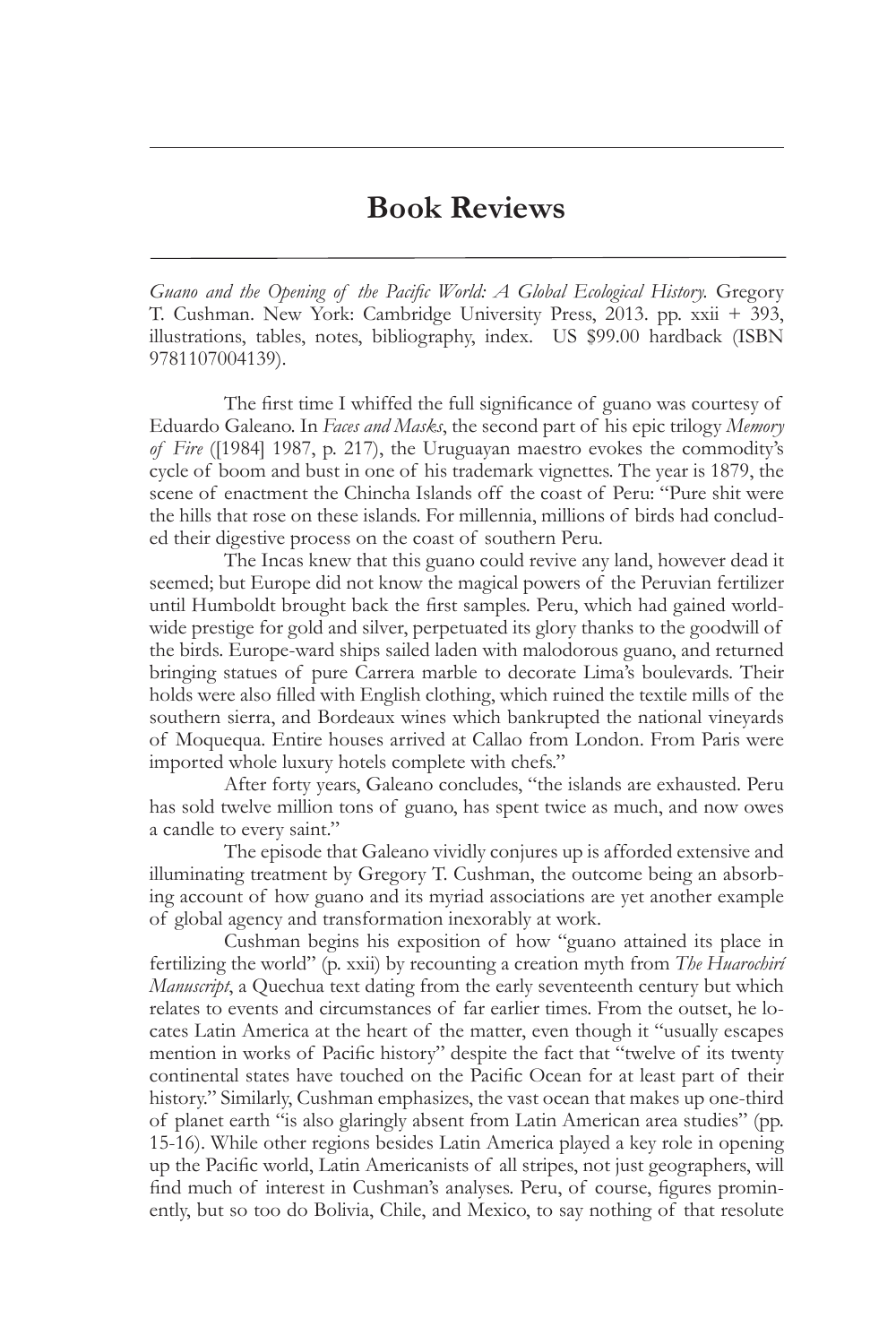explorer, visionary thinker, and founding father of modern geography, Alexander von Humboldt (1769-1859).

 In a project as ambitious and eruditely documented as this – some of Cushman's almost 800 footnotes have seven or more references each – there is much to relish and admire. For me, chapter 2 ("The Guano Age") is the best of the pick. It begins with Humboldt's descent in September 1802 from Andean heights to Pacific littoral, where "one phenomenon impressed itself on Humboldt's senses more powerfully than any other during his time on the Peruvian coast," namely "a yellowish-brown substance known among locals by the Quechua word *wanu*," which "smelled so powerfully of ammonia that he erupted in fits of sneezing whenever he got close." When he inquired about it, Humboldt was told that "as many as 100 barges … sailed regularly to the Chincha Islands," where their holds "were filled with guano mined from deposits thought to be at least fifteen meters thick." Though "indigenous informants swore that these great mounds had been laid down by enormous colonies of marine birds" (p. 25), the *guanay* (Peruvian cormorant) and the *piquero* (Peruvian booby) the two most important of the "billion-dollar birds" (p. 169) in question, Humboldt dismissed their claims and speculated that guano "might have formed as a result of some primordial catastrophe, similar to the coal beds of Europe." This erroneous conjecture aside, he nonetheless realized guano's agricultural, food-producing potential and returned to Europe to champion it as a fertilizer second to none. Subsequent tests proved him right, marking "the beginnings of the world's guano age" (p. 26), which lasted in Cushman's schema from 1802 to 1884.

 "If guano could make Peru's coastal deserts bloom," Cushman asks, "could it reverse the exhaustion of soils in other regions?" Believing such a thing not only possible, but a moral mission to be embarked upon for the good of all humankind, "handpicked disciples of Humboldt" sallied forth, "promoting his accomplishments" and "stimulating the international guano trade." Where these advocates had most success was in Latin America. "Peruvian guano proved so powerful and profitable as a fertilizer," Cushman informs us, "that it inspired a global rush to locate other similar resources and substitutes – including the vast nitrate deposits of southern Peru" and what was then western, Pacific-rimmed Bolivia. Peru saw in guano an eminently marketable resource, an "incredible geographic advantage" that "provided a means to engineer a modern nation" (p. 27). Off it went.

 Cushman is even-handed in his assessment of the repercussions that the golden age of guano had on Peru's development. To those who claim "that Peru was bled dry by foreign exploitation" (p. 53), he counters with the assertion that "the Peruvian state received 60 percent of the income produced by the guano trade," thus enabling "Peru's postcolonial rulers to expend vast sums of money to purchase political order, economic progress, social aggrandizement, and protection from invasion and disease." Cushman, however, allows himself to ponder "was this money well spent?" (p. 54). Well, not entirely. He reckons that thousands of the "more than 92,000 coolie laborers" that Peru imported from China between 1847 and 1874 "ended up working as virtual slaves alongside convicts and debt peons on the guano islands." In the 1860s, when the guano boom was at its peak, "the waterless Chincha Islands possessed a population of more than 3,000 and gained a notorious reputation for fights, robbery, murder, gambling, prostitution, alcohol, and opium abuse." Yellow fever, not